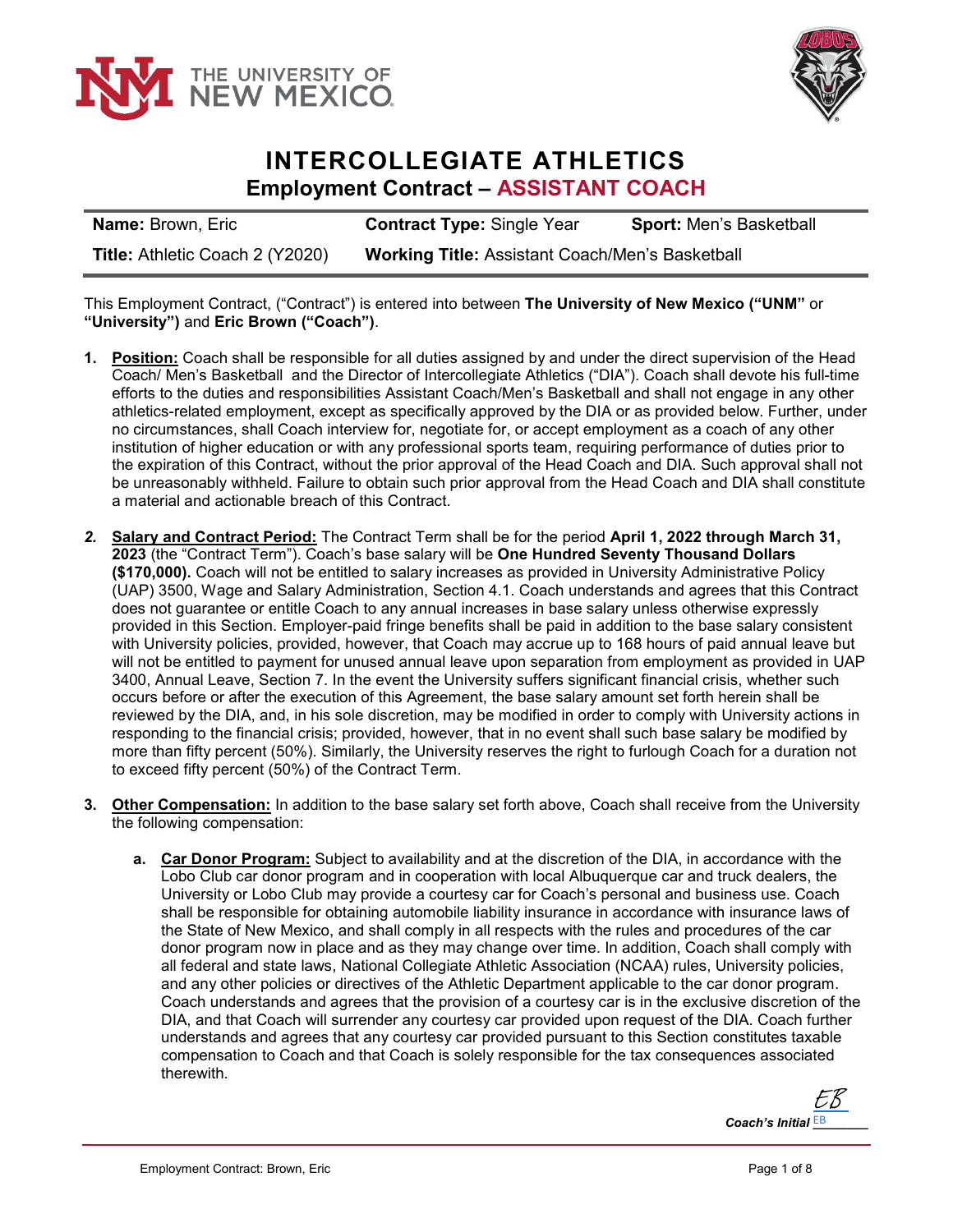**b. Travel:** At the DIA's sole discretion, Coach's spouse or domestic partner (as described in UAP 3790, Domestic Partners) and minor dependent children (together, "Family Members") may be added to the official University travel party for regular season away and post-season games within the continental United States. Travel costs for Family Members (including but not limited to costs of transportation, lodging, food and incidentals) shall be at Coach's expense, unless determined by the DIA, in his sole discretion, that funds and logistics allow for the University to provide for any or all of such costs. Coach understands and agrees that any value received by Coach under this provision likely is taxable compensation to Coach, and that Coach is solely responsible for the tax consequences associated therewith.

Coach understands agrees that all compensation set forth in this Section is subject to compliance with University policies and procedures, the Mountain West Conference (MWC) rules and regulations, and the NCAA policies and procedures.

- **4. Incentive Salary:** An incentive payment is a direct payment over and above the Coach's base salary, in an amount to be determined by the DIA subject to the approval of the University President or designee and subject to availability of funds. Coach is eligible for an incentive payment upon achieving performance criteria established by the DIA in his exclusive discretion, and which are subject to annual review and revision by the DIA. Coach will be eligible for such incentive salary payments after completing the Contract Term in which the incentive is earned. Incentive payments, if any, will be paid no later than **ninety (90)** days after the end of the Contract Term. In order to be eligible for incentive payments under this provision, Coach must be currently employed by the University at the time that the incentive payment is due. Coach understands and agrees that incentive payments, if any, are taxable compensation to Coach and that Coach is solely responsible for the tax consequences associated therewith.
- **5. Independent Income:** Subject to compliance with Athletics Department, University, MWC and NCAA policies, as currently in force and from time to time amended, and with advance written permission of the DIA, Coach may earn other athletics-related income during the period of this Contract only as set forth below. Coach understands and agrees that such activities are independent of Coach's University employment and the University shall have no liability or responsibility for any claims arising therefrom. Coach agrees to indemnify the University and hold it harmless from any claims arising out of any independent contractual or other business and/or employment arrangements with third parties. Coach's advance written requests pursuant to this Section shall include the sources and amounts of any independent income contemplated by this Section. Coach understands and agrees that Coach is solely responsible for any tax liability associated with such activities.

With the written permission of the DIA, Coach may organize and conduct or be employed by a camp, clinic, lessons, or sports league pursuant to the Athletics Department's summer camp policy. Coach understands and agrees to comply with all generally applicable University policies, NCAA and MWC rules, as well as the terms UNM Athletics' Camp Manual Policy and Procedures provided by the UNM Athletics Compliance office. Coach acknowledges that these policies, procedures and rules include, but are not limited to policies and rules regarding: licensing of University logos, trademarks, copyrighted material and the images and likenesses of University students and employees; income reporting; background checks; minors on campus; discrimination and harassment; and the appropriate use of University facilities. These activities are performed in addition to Coach's assigned duties and responsibilities, and shall not interfere with those assigned duties and responsibilities. Coach shall receive no compensation from the University in connection with these activities. Coach understands and agrees that Coach is solely responsible for any tax liability associated with such activities and that the University shall have no liability or responsibility for any claims arising therefrom. Coach shall be responsible for obtaining general liability insurance in accordance with insurance laws of the State of New Mexico, and will name the University as a third-party beneficiary of such insurance policies. Coach agrees to indemnify the University and hold it harmless from any claims arising out of any camprelated activities.

**6. Duties and Responsibilities:** Under the supervision and direction of the Head Coach/Men's Basketball and the DIA, Coach shall be responsible for assisting the Head Coach to achieve, in an efficient and effective

*Coach's Initial*  $\frac{EB}{2}$ EB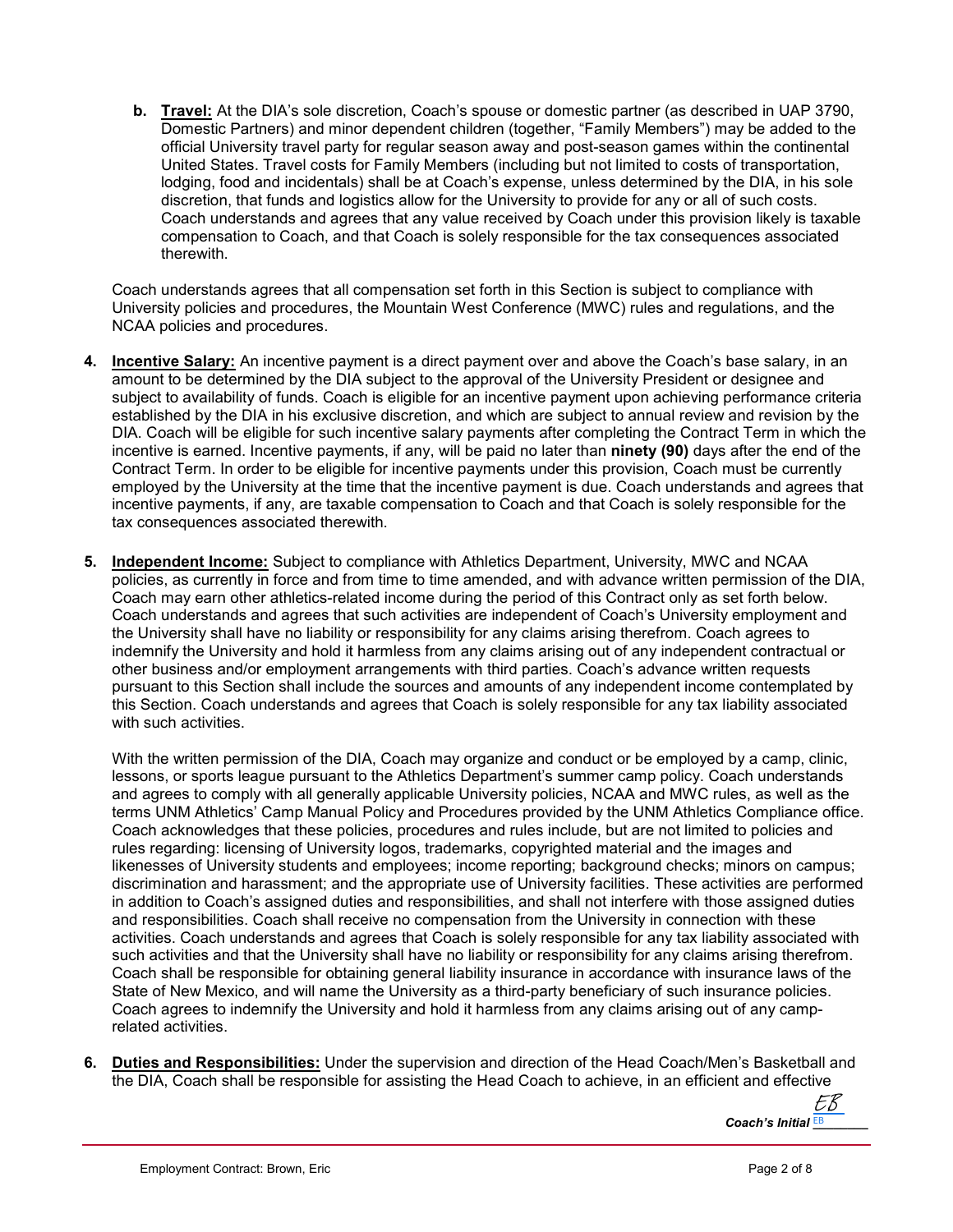manner, the goals and objectives of the University's Intercollegiate Men's Basketball Program and the Department of Intercollegiate Athletics as established by the DIA. Said goals and achievements shall be in concert with the mission of the Department of Intercollegiate Athletics and the University, including the planning development, implementation and maintenance of an NCAA Division I Men's Basketball program that is characterized by excellence, exemplified by academic achievement and development of character, maturity and a sense of fair play in Men's Basketball. To that end:

- **a.** Coach shall perform his duties and responsibilities under this Contract to the reasonable satisfaction of the Head Coach and DIA, including but not limited to, assisting the Head Coach in the recruitment of student athletes consistent with all NCAA and MWC regulations, coaching and instruction of student athletes as well as all responsibilities normally associated with and performed by an Assistant Coach to the Head Coach of an NCAA Division I Men's Basketball program at a member institution of the Mountain West Conference or other major NCAA Division I institution. Coach agrees to maintain a courteous and collegial working relationship with Athletics Department and University staff and faculty. Coach shall perform all duties set forth in this Contract and reasonably assigned by the Head Coach/and DIA including, without limitation, assisting in the development and implementation of recruiting plans and strategies consistent with all applicable NCAA and MWC regulations; and, in general shall be responsible for evaluating, recruiting training conditioning, instructing, supervising, disciplining and coaching student athletes to prepare them to compete in the MWC and against college competition at the national level.
- **b.** Coach shall be responsible for assisting the Head Coach and use his best efforts to ensure that institutional control of the Men's Basketball program is sustained through the development, implementation and maintenance of a vigorous and effective program for compliance with all NCAA, and MWC regulations and bylaws, and all policies of the University.
- **c.** Coach shall act and speak positively about the University and the University's athletic programs in private and public forums.
- **d.** Coach shall perform his duties and responsibilities while comporting himself at all times in a professional and personal manner consistent with good sportsmanship and with the high moral, ethical and academic standards of the University and the Department, the MWC, and the NCAA.
- **e.** At no time shall Coach be involved in discreditable conduct that is inconsistent with professional standards of the University, or that is seriously prejudicial to the best interests of the University, or that violates the University's mission in a substantive manner.
- **f.** Coach shall exercise due care such that any personnel under his responsibility or supervision shall comport themselves in a similar manner.
- **g.** Coach shall make every reasonable effort to ensure that all student athletes' academic requirements are met in cooperation with and in support of the University faculty and administration.
- **h.** Coach recognizes and supports the importance to the University of its academic policies, standards and requirements and Coach hereby agrees to abide by and support these and any future academic standards adopted by the University, in all aspects of his duties and set forth herein.
- **i.** Coach shall not disclose or use any secret, proprietary, or confidential information about the University or its business affairs or activities, all of which shall be deemed "confidential information," except during the term hereof and then only for the benefit of the University.

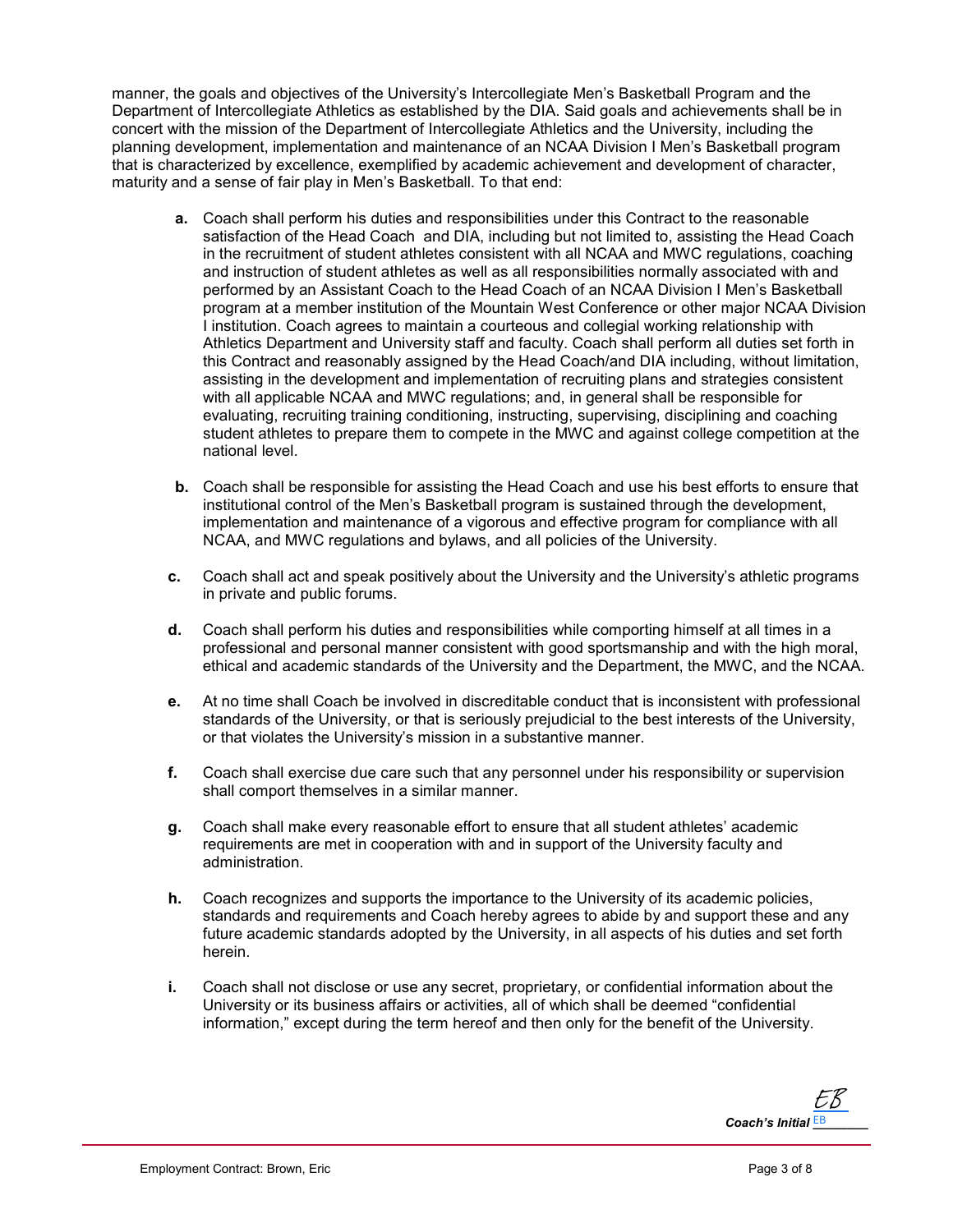- **j.** Coach, as a recognized and notable spokesperson for intercollegiate athletics and education, shall support the University administration mission, policies and decisions, in all of his dealing and activities with the public
- **7. Conduct of Athletics Personnel:** Coach, hired to administer, conduct, and/or coach intercollegiate athletics, shall act with honesty and sportsmanship at all times in promoting the honor and dignity of fair play in the context of the high standards associated with collegiate competitive sports. Coach understands and agrees that honesty and sportsmanship at all times, and the promotion of the honor and dignity of fair play in the context of the high standards associated with collegiate competitive sports, are material to this Contract, and that any conduct that undermines these values may be grounds for discipline, which can include termination for cause in accordance with Section 11.

Coach acknowledges that negative statements concerning the Athletics Department, the University, and the State of New Mexico made to the media or in public may be detrimental to recruiting, fundraising, and the morale of coaches, staff and players in the Men's Basketball program and other programs of intercollegiate athletics and the reputation of the University. Therefore, Coach agrees that Coach is highly encouraged that whenever appropriate and in a timely manner, will first direct any complaint or criticism that Coach may have of a particular University Sports Program, the Athletics Department or the University to the DIA before directing the complaint or criticism to anyone else. This shall not prohibit Coach from making communications protected by whistleblower laws. Further, Coach shall make reasonable efforts to project a positive image with respect to the University, Athletics Department, and Men's Basketball Program. Any conduct that disparages the Men's Basketball Program, Athletics Department or the University may be grounds for discipline, which can include termination for cause in accordance with Section 11.

Coach shall not engage in activities or conduct injurious to the reputation of the University, including without limitation, repeatedly conveying to one person, or conveying to an assembled public group, negative information concerning the University.

- **8. Unethical Conduct:** Coach will refrain from unethical conduct. Unethical conduct may include, but is not limited to, the following examples of misconduct:
	- **a.** Refusal to furnish information relevant to an investigation of a possible violation of an NCAA regulation when requested to do so by the NCAA or the University;
	- **b.** Involvement in arranging for fraudulent academic credit or false transcripts for a prospective or an enrolled student-athlete;
	- **c.** Involvement in offering or providing a prospective or an enrolled student-athlete an improper inducement or extra benefit or improper financial aid;
	- **d.** Furnishing the NCAA or the University false or misleading information concerning Coach's involvement in or knowledge of matters relevant to a possible violation of an NCAA regulation;
	- **e.** Receipt of benefits by Coach for facilitation or arranging a meeting between a student-athlete and an agent, financial advisor, or a representative of an agent or advisor (e.g., "runner");
	- **f.** Refusal to furnish information relevant to an investigation of a possible violation of federal or state law or University policy when requested to do so by lawfully authorized federal or state agents or University officials or when otherwise required to report under University policy; or
	- **g.** Refusal to comply with regulatory or policy requirements, including but not limited to the reporting requirements imposed by the Jeanne Clery Disclosure of Campus Security Policy and Campus Crime Statistics Act, Title IX of the Education Amendments of 1972 (the "Clery Act"), and any and all University policies relating thereto.

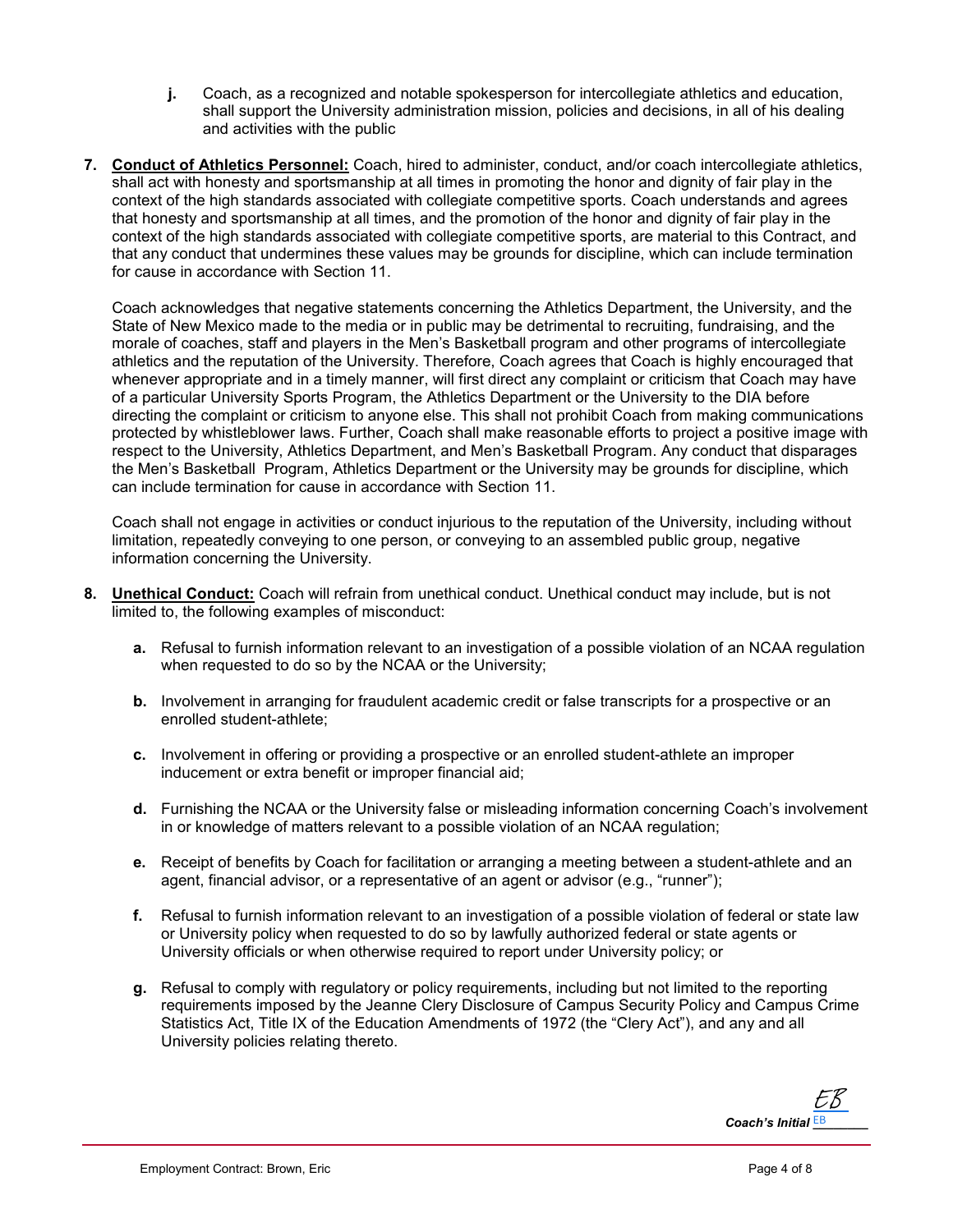Coach's agreement to refrain from unethical conduct is a material term of Coach's employment and this Contract. Coach expressly understands and acknowledges that unethical conduct is sufficient justification for Termination of Contract for Cause as described in Section 11.

**9. Compliance With Laws, Policies, Rules and Regulations:** Coach shall be responsible for being fully knowledgeable of, and being in full compliance with, the policies, rules, and regulations of the University, the MWC, or any other conference with which the University may elect to affiliate, the NCAA (as they are currently in force and as they are amended from time to time), as well as applicable federal laws, including but not limited to the Clery Act; Title IX of the Education Amendments of 1972; applicable New Mexico laws; and University policies regarding crime reporting and sexual harassment, including, but not limited to sexual harassment, sexual misconduct, and sexual violence. Coach shall immediately report any apparent or confirmed violations of the above laws, policies, rules, and regulations occurring in the department to the university's compliance staff, the DIA, or UNM's Division of Human Resources, as well as other University official/departments as may be required by University policy. Upon receiving any information about a person who has experienced sexual misconduct, harassment, sexual assault or other sexual violence, Coach shall also report the information to UNM's Office of Compliance, Ethics and Equal Opportunity (CEEO) within 24 hours, or as soon as reasonably practicable, by calling CEEO at 505-277-5251 or by email at [oeounm@unm.edu.](mailto:oeounm@unm.edu) Failure by Coach to report immediately to the University's athletics compliance staff and, as appropriate the DIA or other responsible University official/department, any alleged violations of University, MWC or NCAA policies, rules or regulations by Coach or, upon becoming aware of violations by any coaches, staff members, student-athletes, or other persons under Coach's supervision that become known to Coach, which failure, in the reasonable opinion of the DIA (i) creates material risk for the University or Program or (ii) negatively affects the University or the Program in a material manner, shall subject Coach to disciplinary or corrective action as set forth in the NCAA enforcement procedure. Such failure to report shall also subject Coach to immediate suspension, at the University's sole discretion, for a period of time without pay, or termination as described in Section 11.

If the University determines that Coach is in violation of MWC or NCAA rules and regulations while employed by the University, or was in violation of NCAA or conference rules and regulations during prior employment at another NCAA member institution, Coach shall be subject to disciplinary or corrective action as set forth in the NCAA enforcement procedure and may be suspended without pay by the University at the University's reasonable discretion for a period of time not to exceed ninety (90) days, or terminated as described in Section 11. If Coach fails to meet his obligations as stated in this Section or fails to complete any Universityrequired training within six (6) months of the beginning of Coach's employment, or otherwise fails or refuses to meet his obligations under any law, regulation, policy or procedure, Coach may be subject to disciplinary action up to and including suspension and termination as described in Section 11.

Coach specifically acknowledges and agrees that Coach's compliance with applicable laws, policies, rules, and regulations are material obligations of this Contract.

- **10. Non-Applicability of University Employment Policies and Due Process Guarantees:** This Contract creates no expectancy of or property interest in continued employment with the University. Accordingly, no provisions of the University Administrative Policy manual (UAP) addressing or governing separation of employment, discipline and contract employees generally are applicable to Coach. No due process guarantees relating to progressive discipline, suspension, discharge, and appeal processes are accorded to Coach under this Contract. All rights, processes and notices afforded to Coach or required from Coach are specifically enumerated under sections 11 through 14 of this Contract.
- **11. Termination of Contract for Cause:** The University reserves the right to immediately terminate this Contract for cause at any time. Cause includes, but is not limited to, violation of any material obligation of Coach under this Contract or any amendments hereto. In addition to a material breach of this Contract, the parties agree that the following non-exclusive list constitutes cause for termination under this Section:
	- **a.** insubordination;

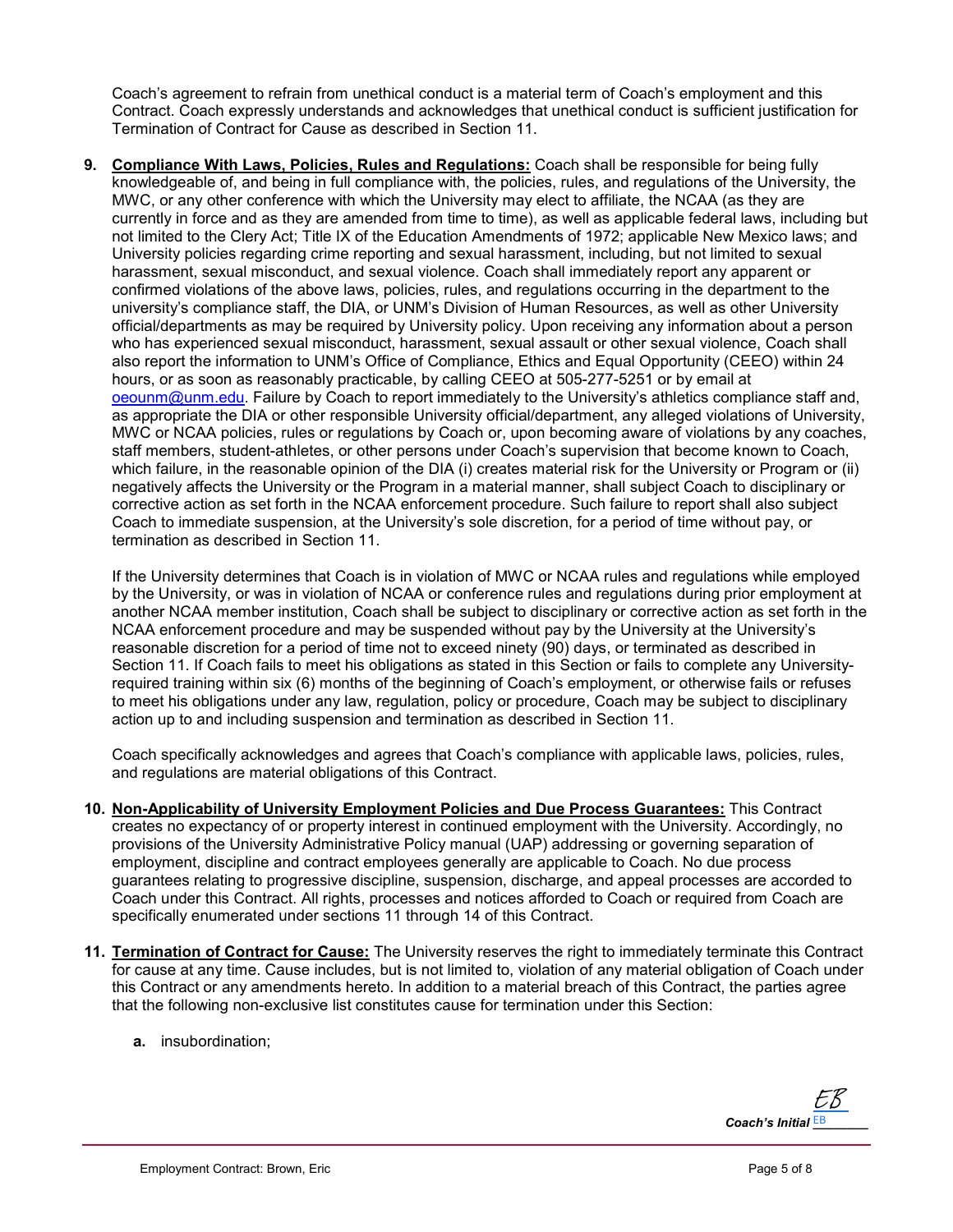- **b.** Coach's neglect of, or failure or refusal to perform, his duties as Assistant Coach in any material respect after receiving written notice of such failure or refusal from the DIA;
- **c.** malfeasance involving misuse of University or donor funds;
- **d.** Coach's failure to comport himself in a manner consistent with good sportsmanship or the moral, ethical or academic standards specified in this Contract or in University policies and regulations;
- **e.** failure of Coach or any other person under his supervision and direction to comply with applicable standards or regulations of the MWC or the NCAA, federal or state law, or University rules, regulations or policies, as amended from time to time, regardless of whether such violation results in the imposition of sanctions or other consequences;
- **f.** Coach's failure to promote an atmosphere of compliance or failure to properly and effectively monitor personnel under his supervision and direction which results in material non-compliance by Coach's personnel, with applicable standards or regulations of the MWC or the NCAA, federal or state law, or University rules, regulations, or policies, as amended from time to time, regardless of whether such violation results in the imposition of sanctions or other consequences;
- **g.** Coach's instruction to any assistant coach, student or other person to respond inaccurately or incompletely to any request or inquiry concerning a matter relevant to University's athletic programs or other institution of higher learning which shall be propounded by University, the NCAA, the MWC or other governing body having supervision over the athletic programs of University or such other institution of higher learning, or required by law;
- **h.** Coach's failure to fully cooperate in the enforcement and implementation of any drug testing and/or education program established by the University, the MWC, the NCAA, or pursuant to federal or state law that is applicable to student athletes or other employees of the University;
- **i.** Coach's being charged with, indicted for, pleading no contest to, or being convicted of (i) any felony; or, (ii) any misdemeanor involving gambling, drugs or alcohol. For purposes of termination of this Contract for cause, the parties agree that a conviction or plea will serve as conclusive evidence of the commission of the alleged crime by Coach;
- **j.** engaging in conduct which either (i) displays a continual, serious disrespect or continual, serious disregard for the mission of the University, (ii) brings Coach into public disrepute (ii) constitutes moral turpitude or breaches the high moral and ethical standards applicable to Coach as a visible representative of the University;
- **k.** major or repeated minor violation of policies, rules, or regulations of the University; major or repeated secondary infractions of the MWC or NCAA rules (including any similar infraction which may have occurred at Coach's prior employment); major or repeated minor violation of New Mexico or federal laws, regulations, or policies;
- **l.** Coach's misconduct, whether or not relating to Coach's employment, which is not in the best interest of the University or which violates the University's mission, interests, policies, or regulations, and which causes material damage to the reputation or dignity of the University or its athletics program;
- **m.** participating in any (i) gambling, bookmaking, wagering, or betting involving any athletic contest whatsoever wither by soliciting, placing or accepting a bet or wager or through a bookmaker, a pool, or any other method of gambling; or (ii) counseling, instruction, encouraging, or knowingly and intentionally permitting any student-athlete, assistant coach, or other individual under or subject to Coach's control, authority, or supervision to participate in such activity;

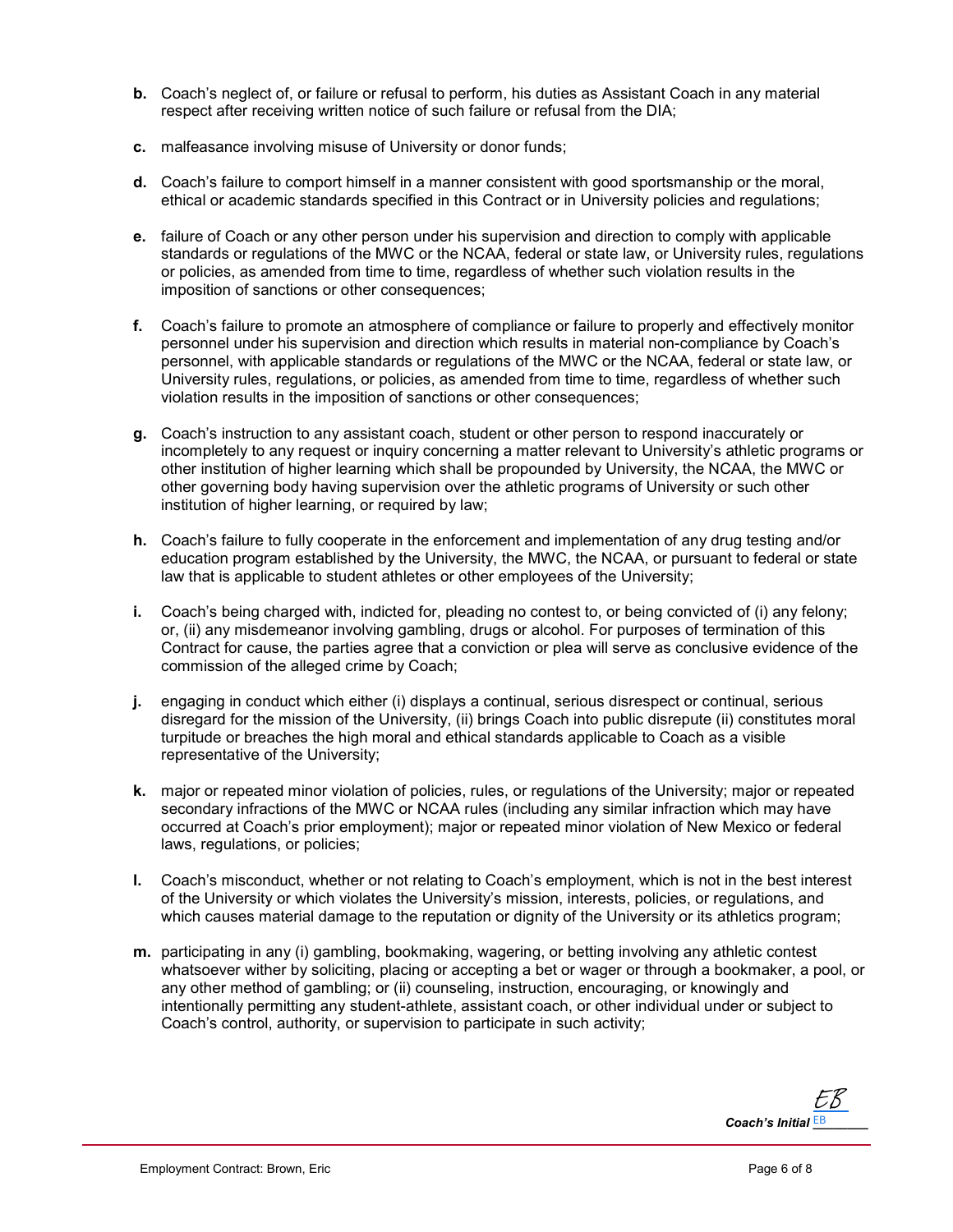- **n.** failure to report promptly to the DIA in writing any violations or potential violations known to Coach of University Rules including, but not limited to, those by Coach, his assistant coaches, student athletes or other persons under the direct control or supervision of Coach;
- **o.** failure to take reasonable steps to ensure the physical and mental wellbeing of student athletes on the Men's Basketball team;
- **p.** willful or grossly negligent conduct injurious to the University's Intercollegiate Men's Basketball Program or the University;
- **q.** any other reason violation of policies of the University or its Athletics Department.

If this Contract is terminated for cause, the University shall have no further liability except for base salary and fringe benefits accrued to the date of termination.

Nothing in this Section shall prevent, limit or otherwise interfere with the University's right to terminate the services of the Coach without cause at any time subject to the provisions of Section 12 herein. Coach expressly agrees that nothing in this agreement creates any expectancy of or property interest in continued employment and no University Administrative Policy addressing or governing progressive discipline, discharge or the appeal process for discharge shall be applicable to Coach.

**12. Termination by Request of Coach:** Coach may terminate this Contract at any time upon written notice to the DIA. In the event that Coach terminates this Contract pursuant to this Section, the University shall have no further liability except for base salary and benefits accrued to the date of termination.

Coach understands and agrees that termination of this Contract pursuant to this Section prior to the expiration of the Contract Term will cause irreparable harm to the reputation and athletic programs of the University in an amount not capable of precise calculation or quantification. Therefore, if Coach terminates this Agreement during the Contract Term, Coach agrees to pay to the University as liquidated damages, and not as a penalty, **fifty percent (50%)** of his base salary for the remainder of the Contract Term, within sixty (60 days of such termination.

Liquidated damages may be modified to a lesser amount at the discretion of the DIA, with approval of the University President.

- **13. Contract Non-Renewal:** Coach expressly agrees that there exists no expectancy of renewal of this Contract beyond the term stated in Section 2 herein. Coach also expressly agrees that no notice that this Contract will not be renewed is required. Coach understands that this provision contradicts UAP 3240, Contract Employees, and expressly agrees that no notice is required. The obligations of the University and Coach pursuant to this Contract shall terminate with his termination or the end of the Contract Term, whichever occurs first.
- **14. Termination by Disability or Death**: It is expressly understood and agreed that this is a personal service agreement between the parties and that in the event of the incapacity of Coach to the degree that he is rendered incapable of performing the obligations and duties contained in this Contract for a period of more than ninety (90) consecutive days, as certified by two (2) physicians selected or approved by the University, or his untimely demise, this Contract shall terminate and the University shall have no further financial or other obligation whosoever hereunder except to pay Coach his base salary and benefits accrued to the date of termination.
- **15. Complete Employment Contract:** This Employment Contract and any Exhibits attached hereto and incorporated herein by reference, constitute the final and complete agreement between the parties. Any amendments or further addenda, hereafter agreed to by both parties, shall be in writing and executed with the same formality. All prior and contemporaneous negotiations and agreements pertaining to Coach's employment by the University are deemed incorporated into this Contract and such documents and